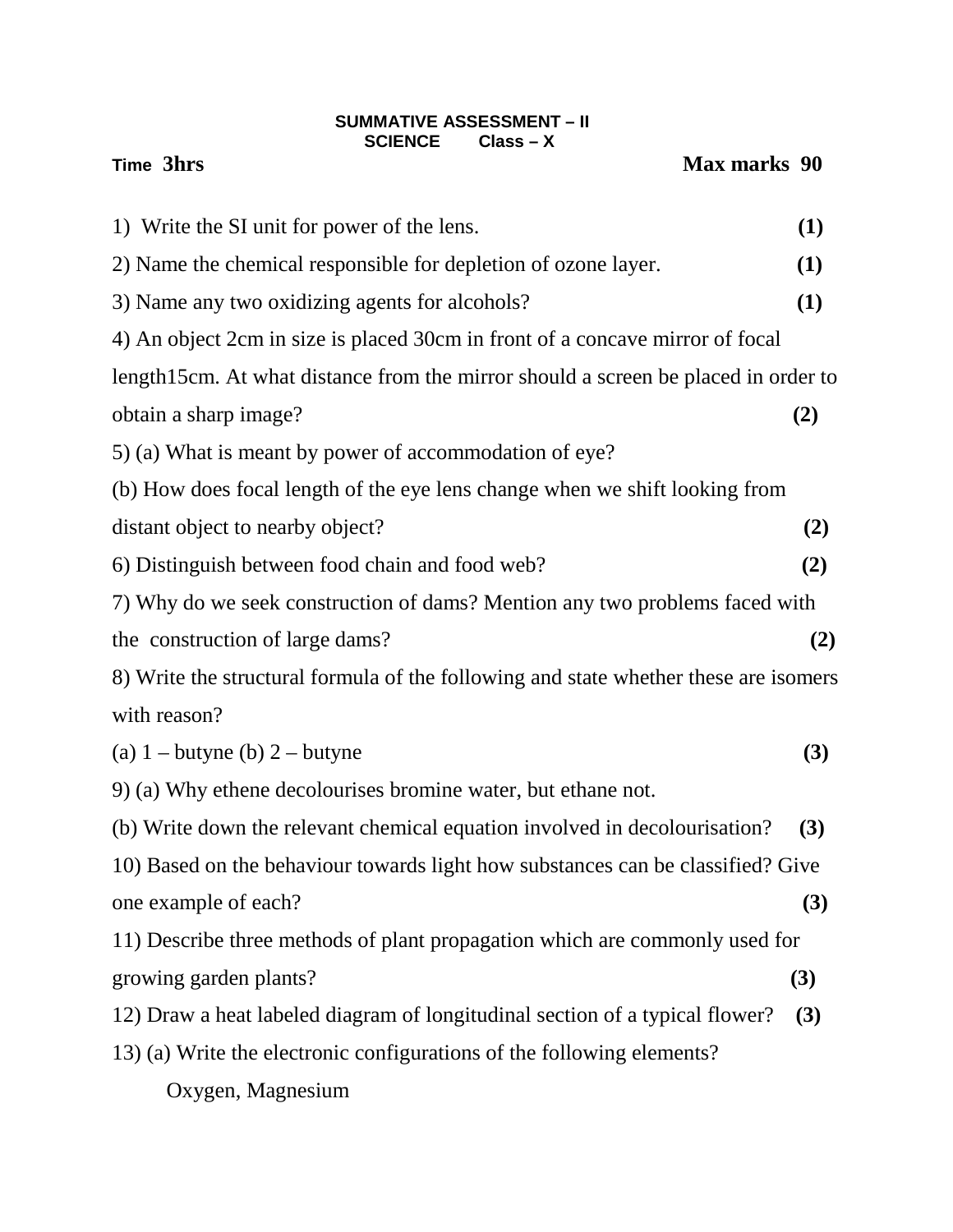| (b) Among $Q_2$ -ion and Mg <sub>2+</sub> ion, which one have larger size and why? | (3) |
|------------------------------------------------------------------------------------|-----|
| 14) Mention any three purposes of using lens combinations in optical               |     |
| instruments?                                                                       | (3) |
| 15) What are the consequences of ozone layer depletion? (Any three)                | (3) |
| 16) What is meant by dispersion of white light? Draw a ray diagram to show         |     |
| dispersion of white light by a glass prism? Why do we get different colours?       | (3) |
| 17) Energy flow in the biosphere is unidirectional. Comment on the statement (3)   |     |
| 18) Atomic numbers of the three elements A, B and C are given below.               |     |
| Element Atomic number                                                              |     |
| $\mathbf{A}$<br>5                                                                  |     |

**B** 7 C 10

Identify the group and period in which these elements belong? **(3)** 19) Why should we conserve forest and wild life? (Any three points) **(3)** 20) By drawing ray diagrams, show the formation of image, when an object is placed on the principal axis of a concave mirror at the following positions and write about the nature of the image in each case.

(a) At infinity

(b) Beyond the centre of curvature

(c) At the centre of curvature

(d) At the principal focus

(e) Between the pole and focus **(5)**

# *OR*

Explain the refraction of light through a glass prism with a neat ray diagram.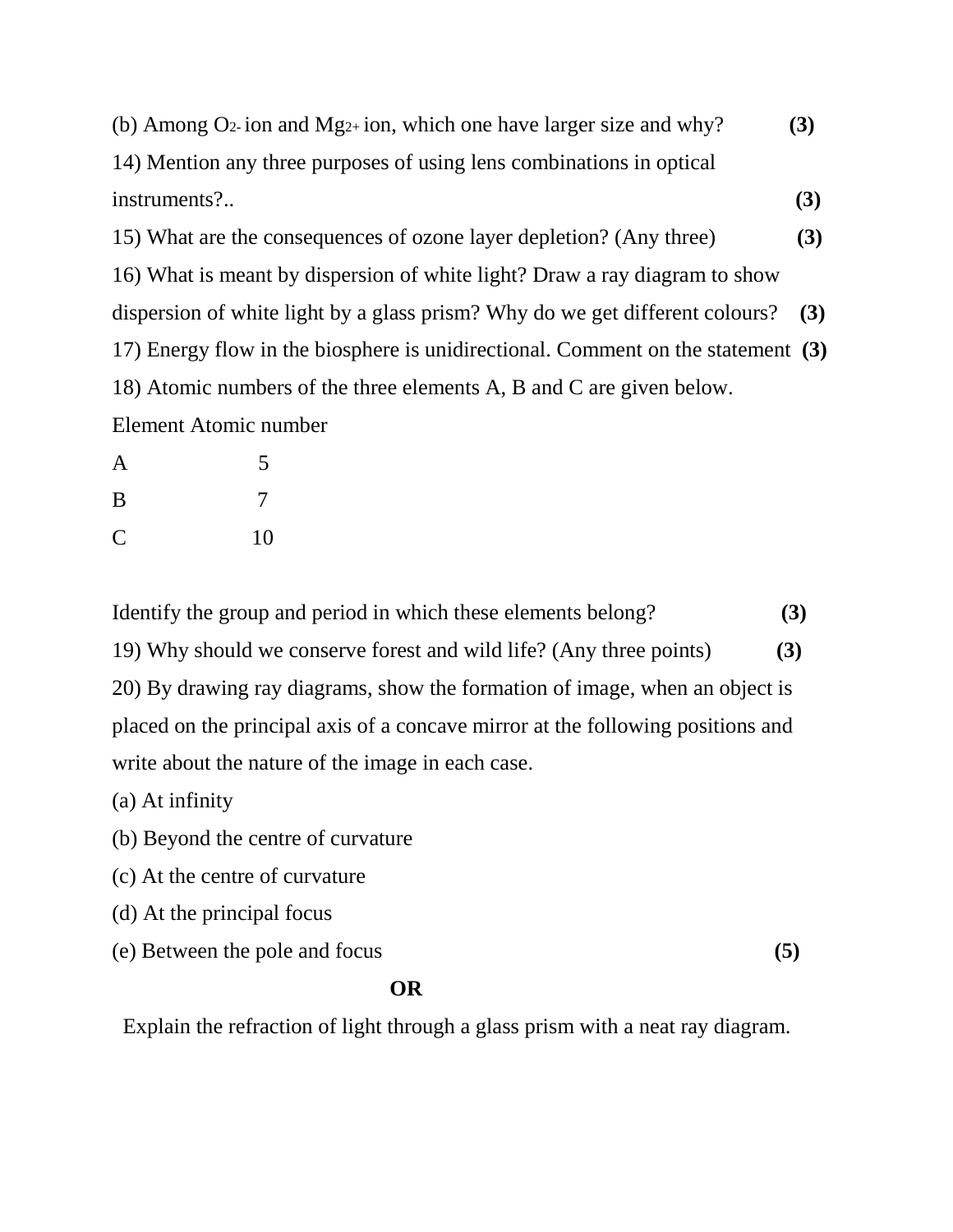21) Human resources in India are depleting with increasing number of people getting infected by AIDS virus and it has become a socio economic hazard.

(a) Name the virus which causes AIDS?

(b) Mention the modes of transmission of AIDS virus

(c) What is the effect of AIDS virus on human body?

(d) Give any two measures to prevent the transmission of aids virus **(5)**

# **OR**

Draw a neat labeled diagram of section of flower and label its parts

22) An organic compound A is widely used as a preservative in pickles and has a Molecular formula C2H4O2. This compound reacts with ethanol to form a sweet Smelling compound B.

- (a) Identify the compound A
- (b) Write the chemical equation for its reaction with ethanol
- (c) Name the products formed
- (d) Name the process involved in the reaction
- (e) How can we get back the compound A from B **(5)**

# *OR*

- (a) Complete the following equations
- i) nCH2=CH2 → .................

ii) CH3-COOH + NaHCO3 → .......... + .......... + ..........

(b) What is the cause of hardness of water? Why soap do not form lather with

hard water? Mention the disadvantage of cleaning clothes with soap in hard water?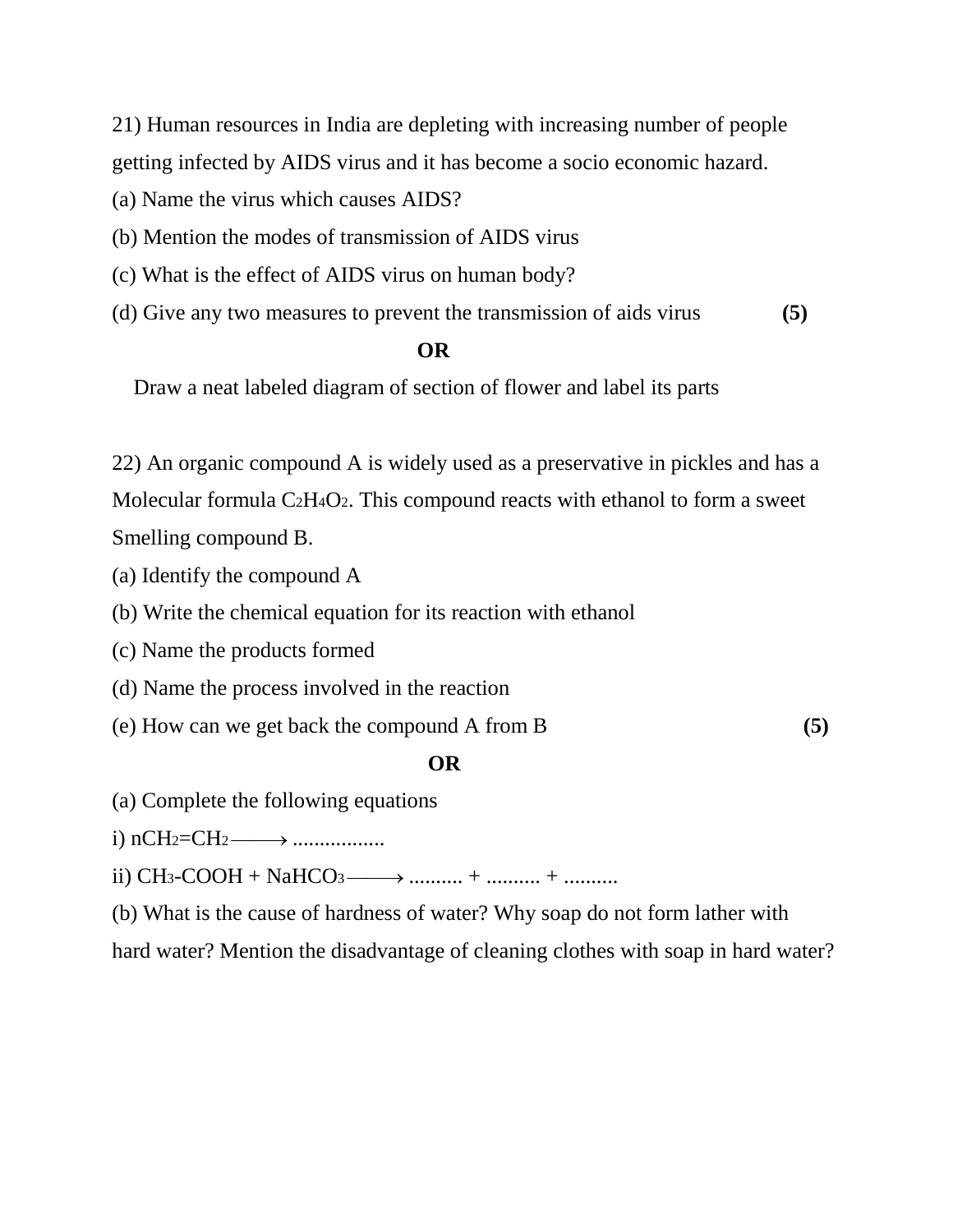23) (a) Distinguish between homologous and analogous organs with one example each

(b) Define F1, F2 generations

(c) Define the term variations **(5)**

## **OR**

- (a) Differentiate between self pollination and cross pollination.
- (b) Differentiate between pollination and fertilization.
- (c) Give an example of unisexual flower.

24) Give reasons for the following

- (a) Colour of clear sky is blue
- (b) Sun can be seen about two minutes before actual sunrise
- (c) Traffic light signals are of red colour
- (d) Stars appears to twinkle
- (e) Planets do not twinkle **(5)**

## *OR*

A student has difficulty in reading the black board while sitting the last row. What Could be the defect he is suffering from? How can it be corrected? Draw a ray diagram for (a) The defective eye. (b) Its correction.

### **SECTION - B**

25) What would be observed when a drop of dilute ethanoic acid is put on a blue litmus paper?

| (a) Changes to red | (b) No Change |
|--------------------|---------------|
|                    |               |

(c) Changes to green (d) Changes to white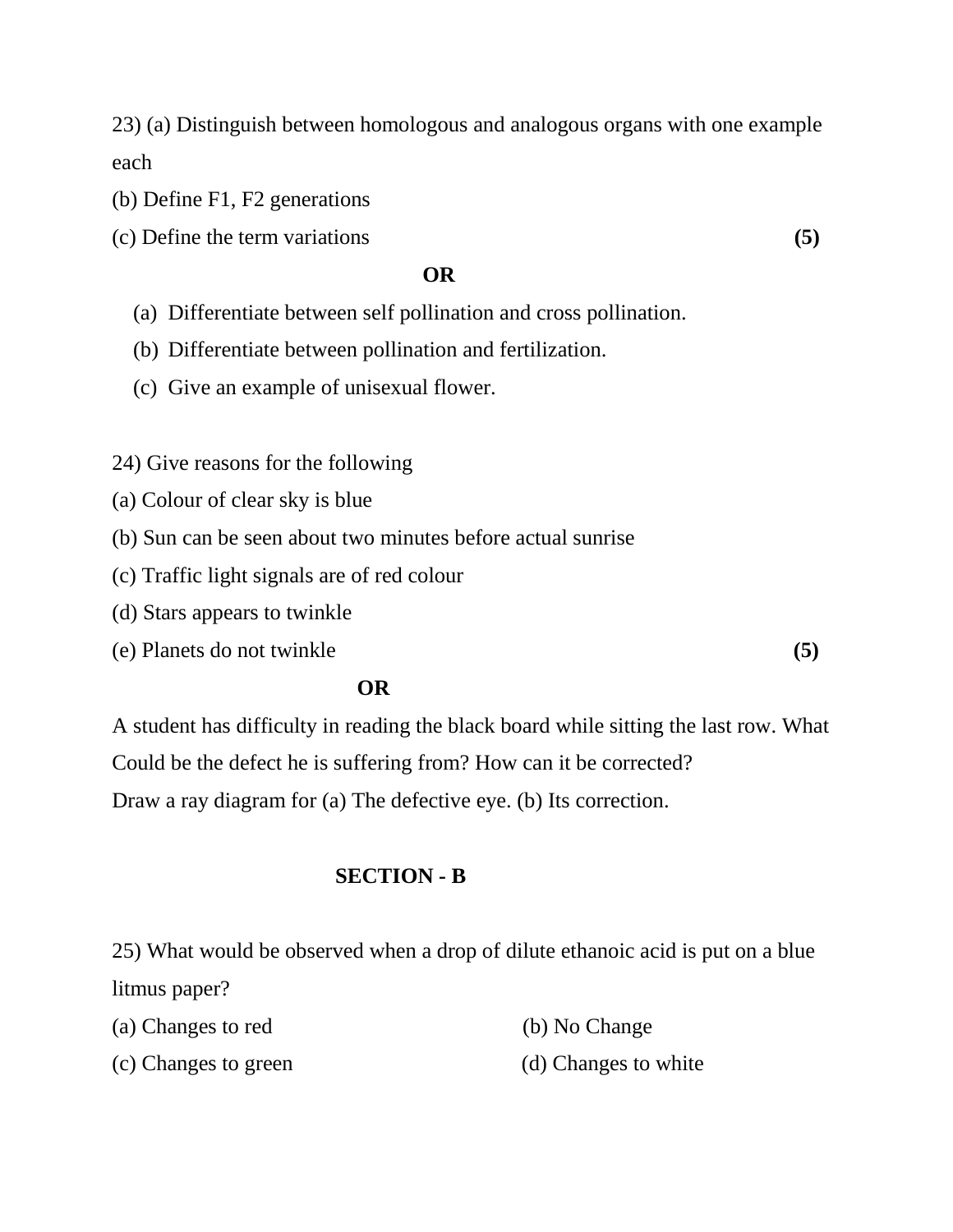26) In the saponification reaction, addition of sodium chloride helps to

| (a) initiate the reaction | (b) minimize side reaction |
|---------------------------|----------------------------|
| (c) precipitate soap      | (d) separate the byproduct |
| 27) Hard Water is         |                            |
| (a) Clear liquid          | (b) Suspension             |
| (c) Semi solid            | (d) Colloid                |

28) A student obtains a blurred image of an object on a screen by using a concave mirror. In order to obtain a sharp image on the screen he has to shift the mirror

(a) towards the screen

(b) away from the screen

- (c) either towards or away from the screen depending on position of the object
- (d) in a position very far away from the screen

29) A virtual erect and magnified image of an object is formed by a convex lens. The position of the object is

- (a) between F and 2F (b) between 2F and infinity
- (c) at the focus (d) between F and optical centre

30) In an experiment the image of a distant object formed by a concave mirror is obtained on a screen. To determine the focal length of the mirror we should

measure the distance between the

- (a) mirror and screen (c) Object and screen
- (b) mirror and object (d) None of the above

31) A transparent refracting material which is bounded by two plane refracting surfaces is known as a

| $(a)$ prism    | (b) convex lens   |
|----------------|-------------------|
| (c) glass slab | (d) none of these |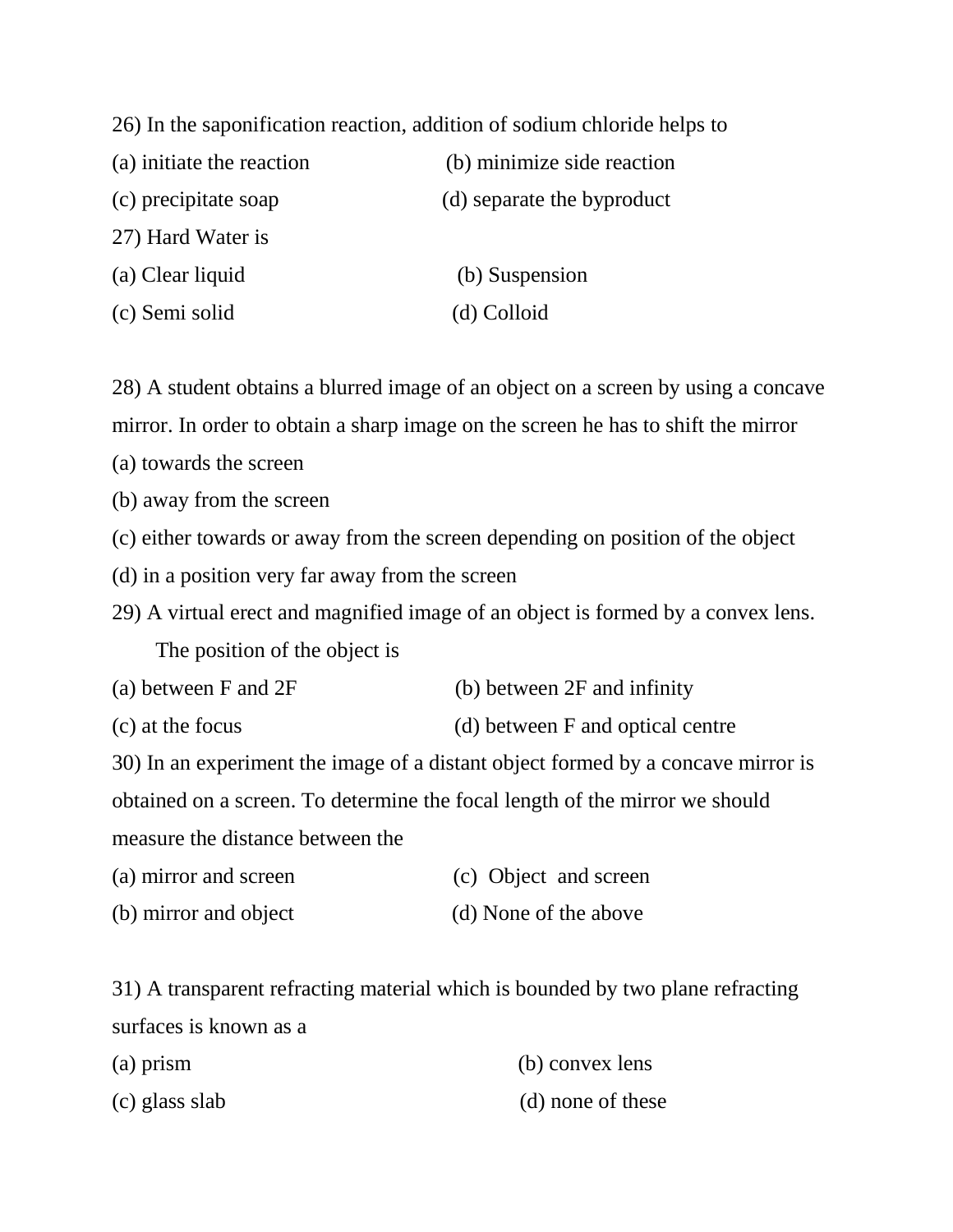| 32) Shape of yeast cell is                                                     |                             |  |  |
|--------------------------------------------------------------------------------|-----------------------------|--|--|
| (a) only spherical                                                             | (b) only oval               |  |  |
| (c) irregular                                                                  | (d) both oval and spherical |  |  |
|                                                                                |                             |  |  |
| 33) In evolutionary terms we have more in common with                          |                             |  |  |
| (a) a Cat                                                                      | (b) a spider                |  |  |
| (d) a bacterium                                                                | (d) none of these           |  |  |
| 34) Which one of the following seed does not have endosperm                    |                             |  |  |
| (a) Maize                                                                      | (b) Rice                    |  |  |
| (c) Wheat                                                                      | $(d)$ Gram                  |  |  |
| 35) Which one of following dicot seed consist of thin flat cotyledons          |                             |  |  |
| (a) Castor seed                                                                | (b) Red kidney shaped bean  |  |  |
| $(c)$ Gram                                                                     | $(d)$ pea                   |  |  |
| 36) By which process dry gram gain water and smell                             |                             |  |  |
| (a) Diffusion                                                                  | (b) Exosmosis               |  |  |
| (c) Plasmolysis                                                                | (d) Imbibition              |  |  |
| 37) Amphibians, reptiles, birds and mammals indicate a common ancestry as they |                             |  |  |
| have                                                                           |                             |  |  |
| (a) two eyes                                                                   | (b) a tail in embryo stage  |  |  |
| (c) four limbs                                                                 | $(d)$ dry skin              |  |  |
| 38) Select the incorrect statement about budding                               |                             |  |  |
| (a) A bud always arises from a particular region on a plant body               |                             |  |  |
| (b) A bud may arise from any part of parent cell                               |                             |  |  |
| (c) before detaching from the parent body a bud may form another bud           |                             |  |  |
| (d) A bud may separate from the parent body and develops into a new            |                             |  |  |
| individual                                                                     |                             |  |  |
|                                                                                |                             |  |  |